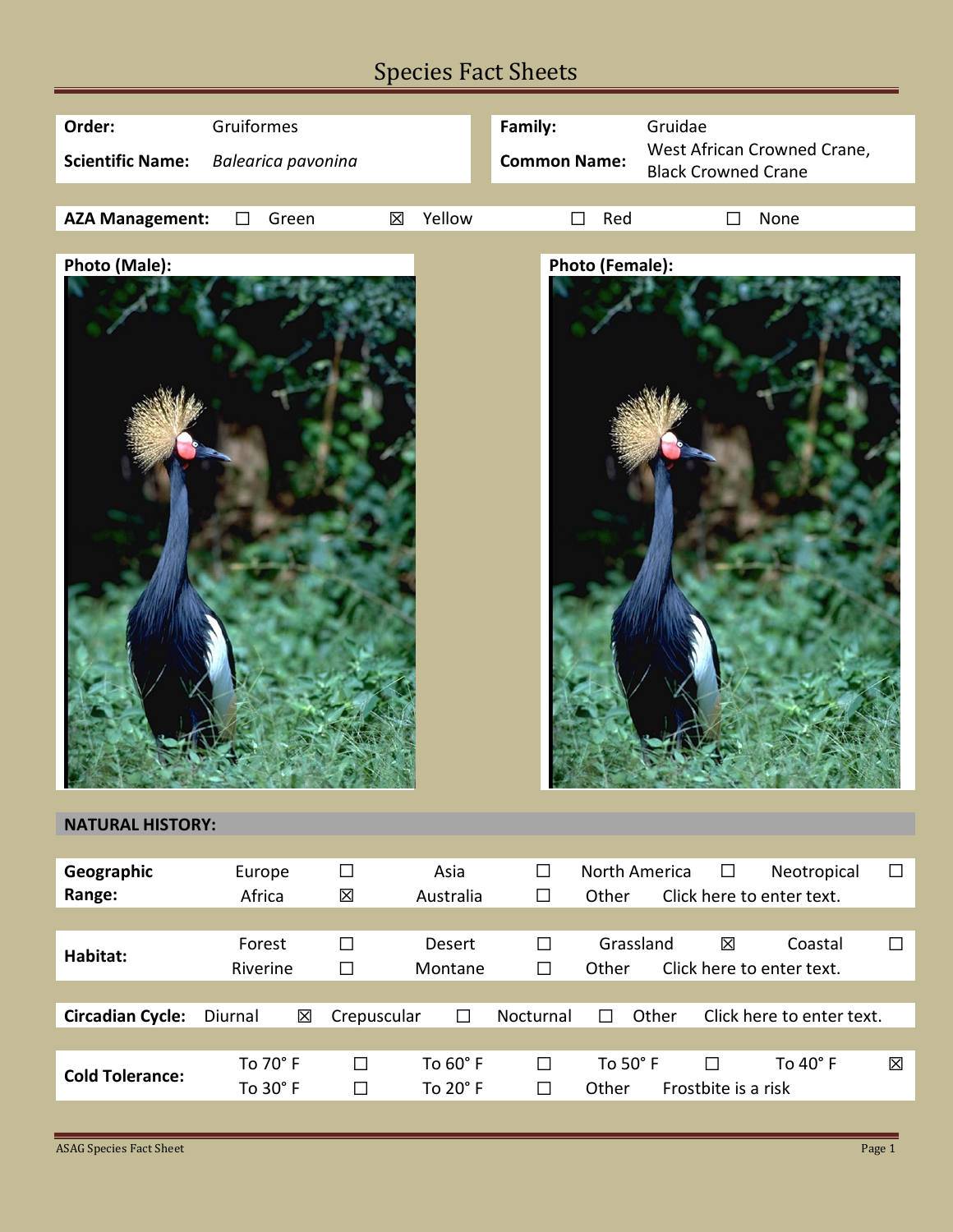| <b>Species Fact Sheets</b>                                                                                                                                                                                                                                                                                                                                                                                                                                                                                                 |                                                                                                                                                                                                                                         |                        |                                                                                                                                                                                                                                                       |                       |             |                                       |             |                                  |              |
|----------------------------------------------------------------------------------------------------------------------------------------------------------------------------------------------------------------------------------------------------------------------------------------------------------------------------------------------------------------------------------------------------------------------------------------------------------------------------------------------------------------------------|-----------------------------------------------------------------------------------------------------------------------------------------------------------------------------------------------------------------------------------------|------------------------|-------------------------------------------------------------------------------------------------------------------------------------------------------------------------------------------------------------------------------------------------------|-----------------------|-------------|---------------------------------------|-------------|----------------------------------|--------------|
|                                                                                                                                                                                                                                                                                                                                                                                                                                                                                                                            | <b>Heat Tolerance:</b>                                                                                                                                                                                                                  | To 30° F<br>To 110° F  | $\Box$<br>$\Box$                                                                                                                                                                                                                                      | To 50° F<br>Other     | $\perp$     | To 70° F<br>Click here to enter text. | □           | To 90° F                         | 区            |
| Diet:                                                                                                                                                                                                                                                                                                                                                                                                                                                                                                                      |                                                                                                                                                                                                                                         | Frugivore<br>Nectivore | □<br>$\Box$                                                                                                                                                                                                                                           | Carnivore<br>Omnivore | $\Box$<br>区 | Piscivore<br>Folivore                 | П<br>П      | Insectivore<br>Other (Add Below) | ΙI<br>$\Box$ |
| <b>Captive Dietary Needs:</b><br>Mazuri and Zeigler both make a pellet diet (breeder, maintenance and chick starter). Many zoos also<br>provide gamebird, cracked corn or high protein dog food. Cranes enjoy a variety of additional food<br>items, including fish, fruits, worms, pinkies and insects. Oyster shell may be made available during the<br>breeding season.<br>The crane husbandry manual has a section on diets and can be found online at:<br>http://www.pwrc.usgs.gov/resshow/gee/cranbook/cranebook.htm |                                                                                                                                                                                                                                         |                        |                                                                                                                                                                                                                                                       |                       |             |                                       |             |                                  |              |
| Life Expectancy in the Wild:                                                                                                                                                                                                                                                                                                                                                                                                                                                                                               |                                                                                                                                                                                                                                         |                        | Females:<br>Males:<br>unsure<br>unsure                                                                                                                                                                                                                |                       |             |                                       |             |                                  |              |
| 40's<br>40's<br><b>Life Expectancy in Captivity:</b><br>Males:<br>Females:                                                                                                                                                                                                                                                                                                                                                                                                                                                 |                                                                                                                                                                                                                                         |                        |                                                                                                                                                                                                                                                       |                       |             |                                       |             |                                  |              |
| <b>BREEDING INFORMATION:</b>                                                                                                                                                                                                                                                                                                                                                                                                                                                                                               |                                                                                                                                                                                                                                         |                        |                                                                                                                                                                                                                                                       |                       |             |                                       |             |                                  |              |
| <b>Age at Sexual Maturity:</b>                                                                                                                                                                                                                                                                                                                                                                                                                                                                                             |                                                                                                                                                                                                                                         |                        | Males:                                                                                                                                                                                                                                                | Approximately 3       |             | Females:                              |             | Approximately 3                  |              |
| <b>Courtship Displays:</b><br>Elaborate courtship with dancing                                                                                                                                                                                                                                                                                                                                                                                                                                                             |                                                                                                                                                                                                                                         |                        |                                                                                                                                                                                                                                                       |                       |             |                                       |             |                                  |              |
| Grass nests built on the ground, preferably near dense wetlands<br><b>Nest Site Description:</b>                                                                                                                                                                                                                                                                                                                                                                                                                           |                                                                                                                                                                                                                                         |                        |                                                                                                                                                                                                                                                       |                       |             |                                       |             |                                  |              |
| 2-5 eggs laid, bluish in color<br><b>Clutch Size, Egg Description:</b>                                                                                                                                                                                                                                                                                                                                                                                                                                                     |                                                                                                                                                                                                                                         |                        |                                                                                                                                                                                                                                                       |                       |             |                                       |             |                                  |              |
|                                                                                                                                                                                                                                                                                                                                                                                                                                                                                                                            | <b>Incubation Period:</b><br>28-31 days                                                                                                                                                                                                 |                        |                                                                                                                                                                                                                                                       |                       |             | <b>Fledgling Period:</b>              | 60-100 days |                                  |              |
|                                                                                                                                                                                                                                                                                                                                                                                                                                                                                                                            |                                                                                                                                                                                                                                         |                        |                                                                                                                                                                                                                                                       |                       |             |                                       |             |                                  |              |
| <b>Parental Care:</b><br>Both parents care for the chick(s).                                                                                                                                                                                                                                                                                                                                                                                                                                                               |                                                                                                                                                                                                                                         |                        |                                                                                                                                                                                                                                                       |                       |             |                                       |             |                                  |              |
|                                                                                                                                                                                                                                                                                                                                                                                                                                                                                                                            | <b>Chick Development:</b><br>Chicks are able to get up and move around soon after hatching. Siblings can be quite<br>aggressive towards each other and unless the parents intervene, it is possible for one<br>chick to kill the other. |                        |                                                                                                                                                                                                                                                       |                       |             |                                       |             |                                  |              |
| <b>CAPTIVE HABITAT INFORMATION:</b>                                                                                                                                                                                                                                                                                                                                                                                                                                                                                        |                                                                                                                                                                                                                                         |                        |                                                                                                                                                                                                                                                       |                       |             |                                       |             |                                  |              |
|                                                                                                                                                                                                                                                                                                                                                                                                                                                                                                                            | <b>Social Structure in the Wild:</b>                                                                                                                                                                                                    |                        | During the non-breeding season this species will congregate into larger<br>flocks. During the breeding (rainy) season, territorial monogamous pairs will<br>move from the larger wetlands to smaller wetlands that are temporary due<br>to the rains. |                       |             |                                       |             |                                  |              |